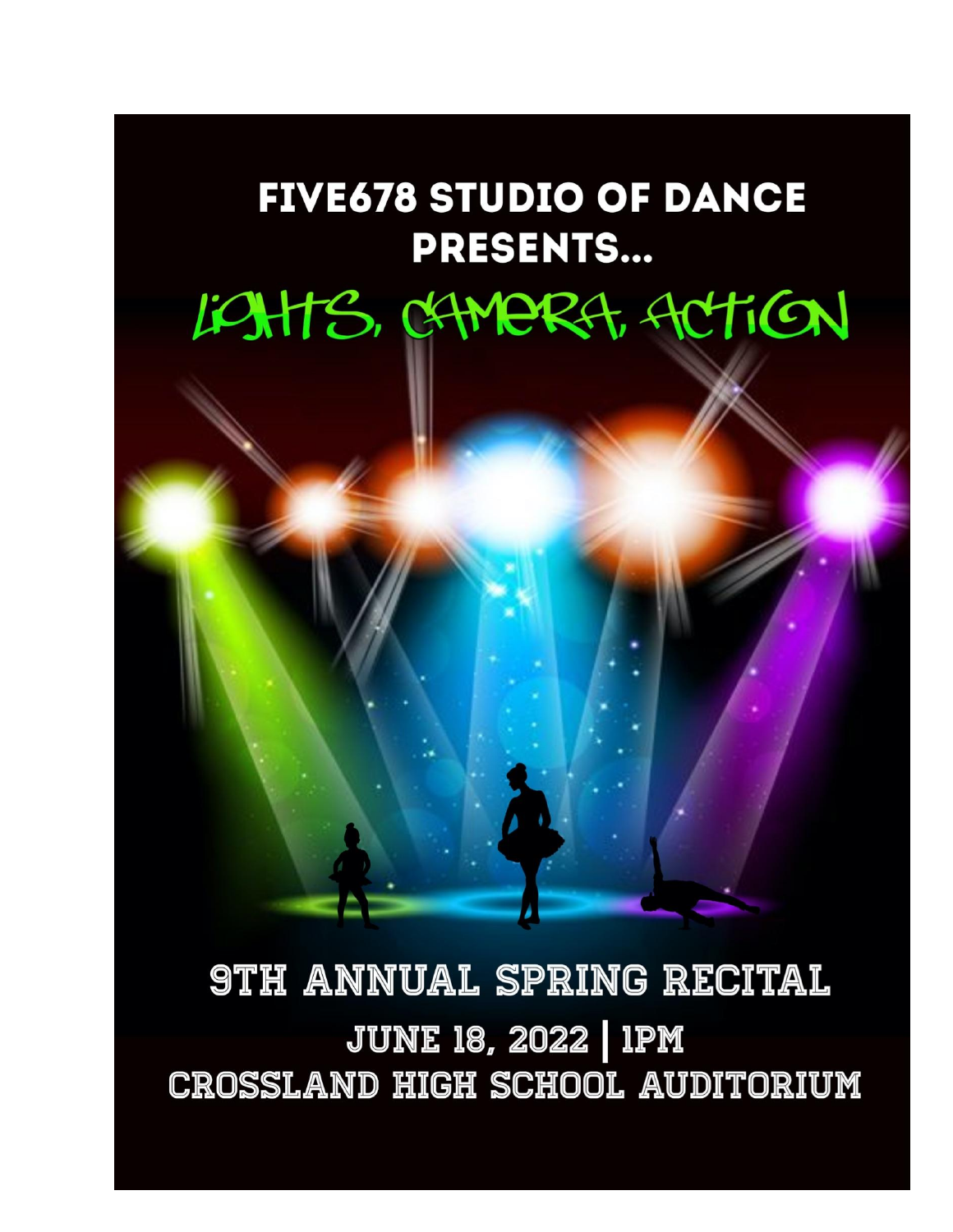# A Note From The Director

Nine Years!  $\sim$  What a blessing this is.

This year was our "bounceback season" from the nightmare of the year 2020. This year we were back in the studio full time with normal-ish regular classes, normal competition seasons and more. Our staff and instructors gave their absolute best to make sure that each dancer was able to effectively dance their way back to something new or something that felt normal to them at some point and time.

At Five678, we do this TOGETHER. And I am so proud of our dance community for striving to keep the beat no matter what. Your patience, grace and flexibility does not go unnoticed.

Audience you are in for a treat. This is our first Spring Recital in an auditorium since 2019 and we are excited to share with you the hard work that we have put in this season…. Still dancing through a pandemic and a mask (these kids are tough).

I thank you for your support in this black woman owned small business! This place is special and it would not still be here 9 years later without its strong support system continuously being "Mighty in Lime.

From the bottom of my heart to my dancing feet. I sincerely appreciate you. Enjoy the show!

With Love, Chavall Solomon

**ACT I** Photography & Videography is strictly prohibited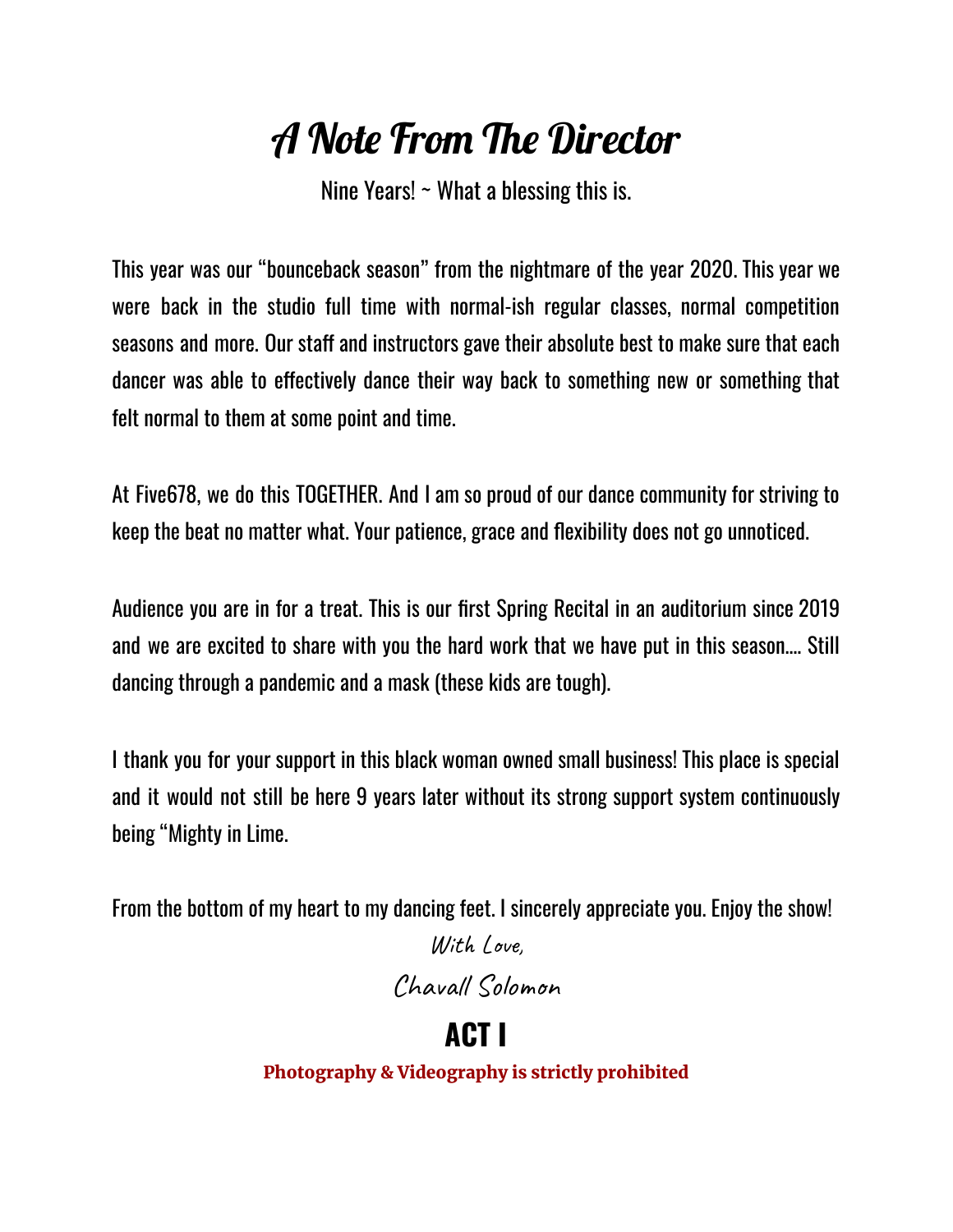#### **BE OUR GUEST|** *Ballet 3 , Pre-Pointe, Pointe*

#### **Choreography:** Leslyn Ham **| Director:** Chavall Solomon

**Dancers:** Jaz'Lynn Chandler, Riley Duncan, Jailia Johnson, Jonniya Miller, Laila Taylor, Natalee Walker, Dakota Alvarado, Tahirah Bath, Jaz'Lynn, Janae Davia, Riley Duncan, Jaila Johnson, Jonniya Miller, Addison Mitchiner, Alexandra Monell, Amani-Marie Stewart, Kaelyn Stewart, Laila Taylor, Natalee Walker, Shantel Anderson Paker, Niaira Brooks, Aliya Diggs, Kya Hector, Alaina King, Abigail Smith.

#### **ARABIAN NIGHTS |** *Petite Ballet*

**Choreography:** Chavall Solomon

**Dancers:** Whitney Alston, Samiyah Chandler, Serena Ellegood, Skylar Hearns, Rylie Jenkins, Nola Lundeen, Kennedi Minor, Jayde Morgan, Tayler Washington

#### **KEEP THE BEAT|** *Munchkin II Ballet*

**Choreography: Brytni Dowe | Assistant:** Addison Mitchiner **Dancers:** Cheyenne Bowman, Zaria Brown, Madison Chandler, Kennedy Culver, Daelynn Dow, Skylar Grooms, Imani Henry,Paityn Mason, Gabrielle Trice

#### **HEARTBURN|** *Junior Company*

**Choreography:** Brytni Brown **Dancers:** Aniyah Bland, Bri'el Lee, Sophia Mason , Chloe Moore, Vanessa Poole, Addison Stewart, Aaliyah Wilson

#### **BEAUTY AND THE BEAST|***Petite Ballet*

**Choreography:** Brytni Brown **Dancers:** Mylani Konohia, Bella Laney, Isabella Oghogho, Monroe Shaw, Paige Winston

#### **FRIEND LIKE ME-|** *Int.Acrobatics* **Choreography:** Taryn Banks **Dancers:** Dakota Alvarado, Tahirah Ba'th, Aliya Diggs, Lyric Grannum, Morgan Graves, Jonniya Miller, Addison Mitchiner

**MOTION|** *Petite Hip Hop* **Choreography:** Taylor Burrell **Dancers:** Kaydence Atkiinson, Samiyah Chandler, Rylie Jenkins, Gabrielle McCoy, Kennedi Minor , Tayler Washington

**THE LORD IS COMING|** *Senior Elite Solo* **Choreography:** Chavall Solomon **Dancer:** Shantel Anderson-Parker

**BANG BANG|** *Teen Jazz* **Choreography:** Taylor Burrell **Dancers:** Kendrid Briscoe, Alaina King, Alexandra Monell, Nankyinga Victoria Njuki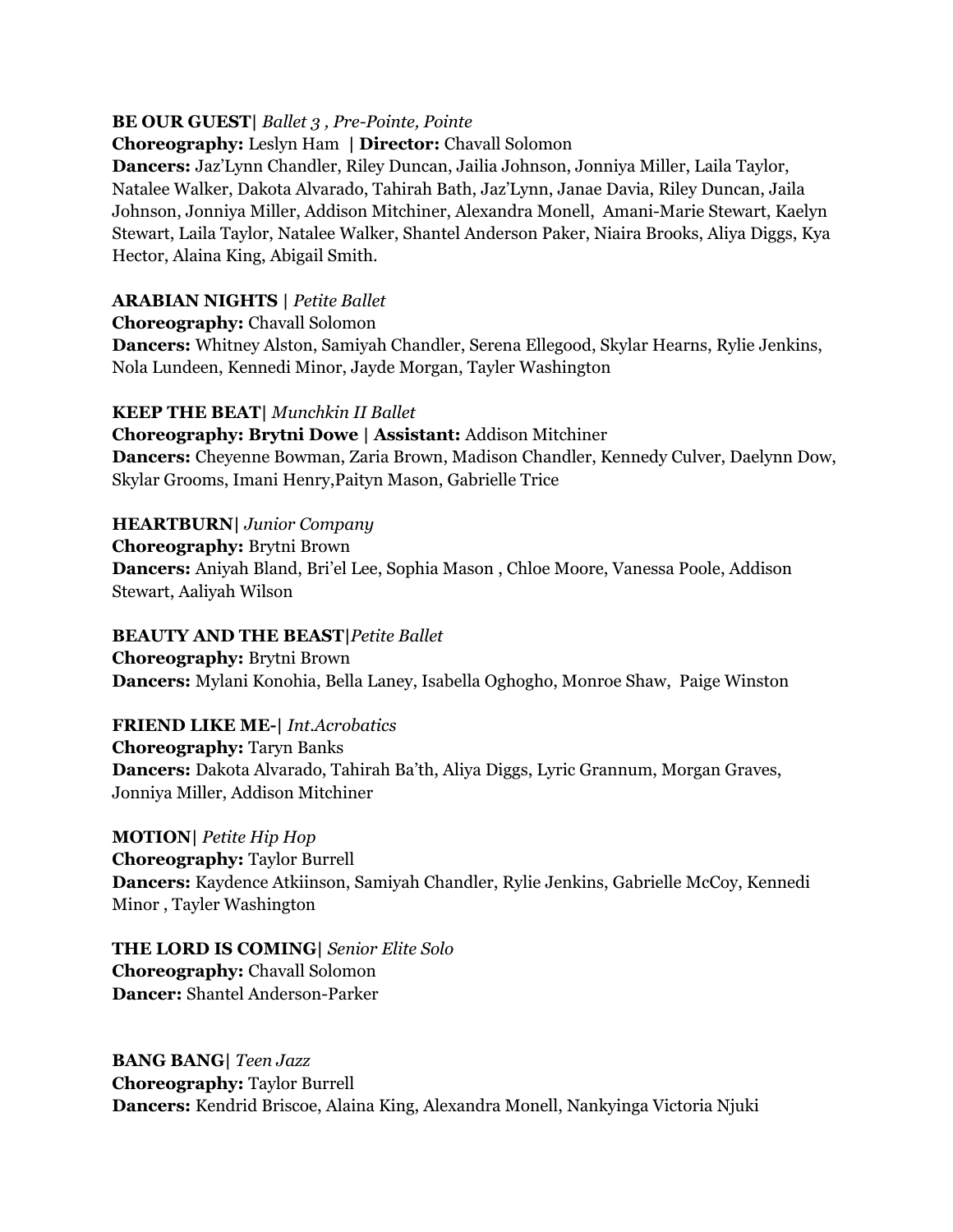#### **POST THAT |** *Teen Company*

**Choreography:** Taryn Banks

**Dancers:** Niaira Brooks, Mikaylah Poole, Aliya Diggs, Aiyanna Taylor Bland, Addition Mitchiner, Abigail Smith

#### **UNTIL I THINK OF YOU |***Junior Company*

**Choreography:** Brytni Brown **Dancers:** Dakota Alvarado, Aniya Bland, Jaz'Lynn Chandler, Riley Duncas, Jaila Johnson, Bri'el, Jonniya Miller, Vanessa Poole, Laila Taylor,Natalee Walker

#### **THE KRABBY STEP|** *Munchkin HH/Group 1*

**Choreography:** Chavall Solomon **Dancers:** Micaela Benta, Kennedy Culver, Daelynn Dowe, Ava Frye , Paityn Mason, Harmoni Proctor

#### **THE DINO WALK|** *Petite 1 Tap*

**Choreography:** Kya Hector & Amani-Marie Stewart

**Dancers:** Samiyah Chandler, Serena Ellegood, Skylar Hearns, Dalena Hoston, Rylie Jenkins, Kourtni Johnson, Nola Lundeen, Monroe Shaw, Tayler Washington, Royal Williams, Paige Winston

#### **GIMME DAT|** *Teen, Senior, Elite Company* **Choreography:** Dustin Praylow **Dancers:** Shantel Anderson-Parker, Naira Brooks, Janae Davis, Aliya Diggs, Kya Hector,

Addison Mitchiner, Mikaylah Poole, Abigail Smith, Amani-Marie Stewart, Aiyanna Taylor-Bland

### **Intermission**

15 minutes

# **ACT II**

**Photography & Videography is strictly prohibited**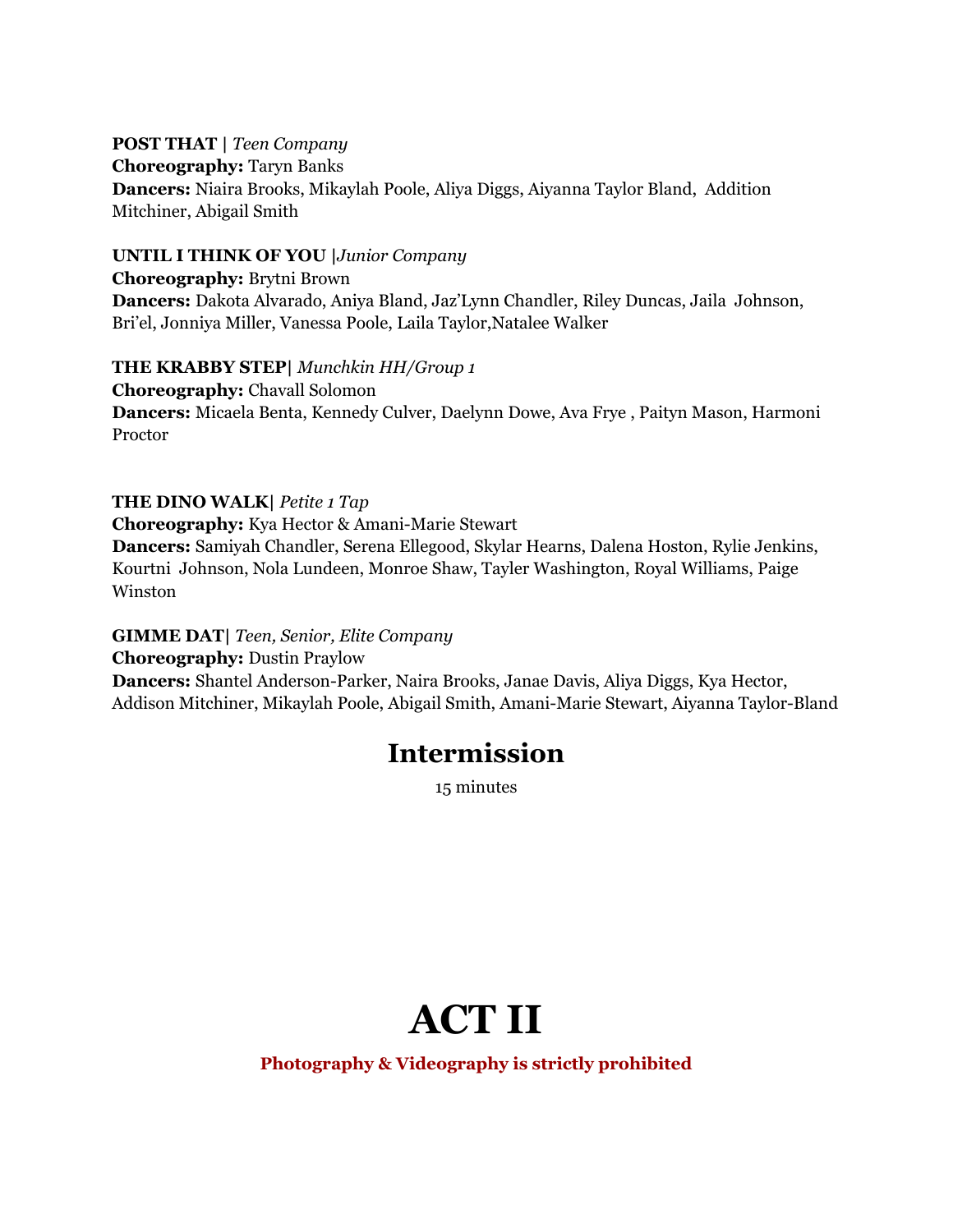#### **THE HIVE|** *Dream Dance Company*

**Choreography:** Chavall Solomon |Assistant: Taryn Banks

**Dancers:** Sophia Mason, Chloe Moore, Addison Stewart, Aaliyah Wilson, Bri'el Lee, Vanessa Poole, Shantel-Anderson Parker, Niaira Brooks , Janae Davis, Aliya Diggs, Kya Hector, Addison Mitchiner, Mikaylah Poole, Abigail Smith, Amani-Marie Stewart, Kaelyn Stewart, Aiyanna Taylor-Bland, Dakota Alvarado, Jaz'Lynn Chandler, Riley Duncan, Jaila Johnson, Jonniya Miller, Laila Taylor, Natalee Walker, Aniyah Bland,

**BO\$\$|***Mini Company* **Choreography:** Brytni Brown **Dancers:** Madison Chandler, Samiyah Chandler, Skylar Hearns ,Rylie Jenkins

**MISSY ELLIOTT|** *Youth / Teen Hip Hop*

**Choreography:** Jaidlin Hill **Dancers:** Tahirah Ba'th , Lyric Grannum, Sydni Honemond, Alaina King, Alexandra Monell, Nankyinga Njuki, Tatianna Toliver, Keori Williams, Zoe Williams

#### **GET ON THE FLOOR -** *Advanced Company Tap*

**Choreography:** Chavall Solomon **Dancers:** Shantel Anderson-Parker, Naira Brooks, Aliya Diggs, Kya Hector, Abigail Smith

**TROLLS|** Tiny Tots Group 1 **Choreography:** Tee Wester **Dancers:** Amari Waddy, Evie Lundeen, Gabrianna Minor, Annalise Trice, Rhiley Hall , Cassidy Dawson

**AFRO CIRCUS|** Petite Jazz 1 **Choreography:** Kya Hector & Amani Marie Stewart **Dancers:** Samiyah Chandler, Serena Ellegood, Skylar Hearns, Dalena Hoston, Rylie Jenkins, Kourtni Johnson, Nola Lundeen, Monroe Shaw, Tayler Washington, Royal Williams, Paige Winston

**I'M NOT GOING|** *Senior Solo* **Choreography:** Chavall Solomon **Dancer:** Kya Hector

**FLASHLIGHT|***Teen Lyrical* **Choreography:** Taylor Burrell **Dancers:** Kendrid Briscoe, Alaina King, Alexandra Monell, Nankyinga Victoria Njuki, Nadia Pollard

**ATL|** *Company Juniors*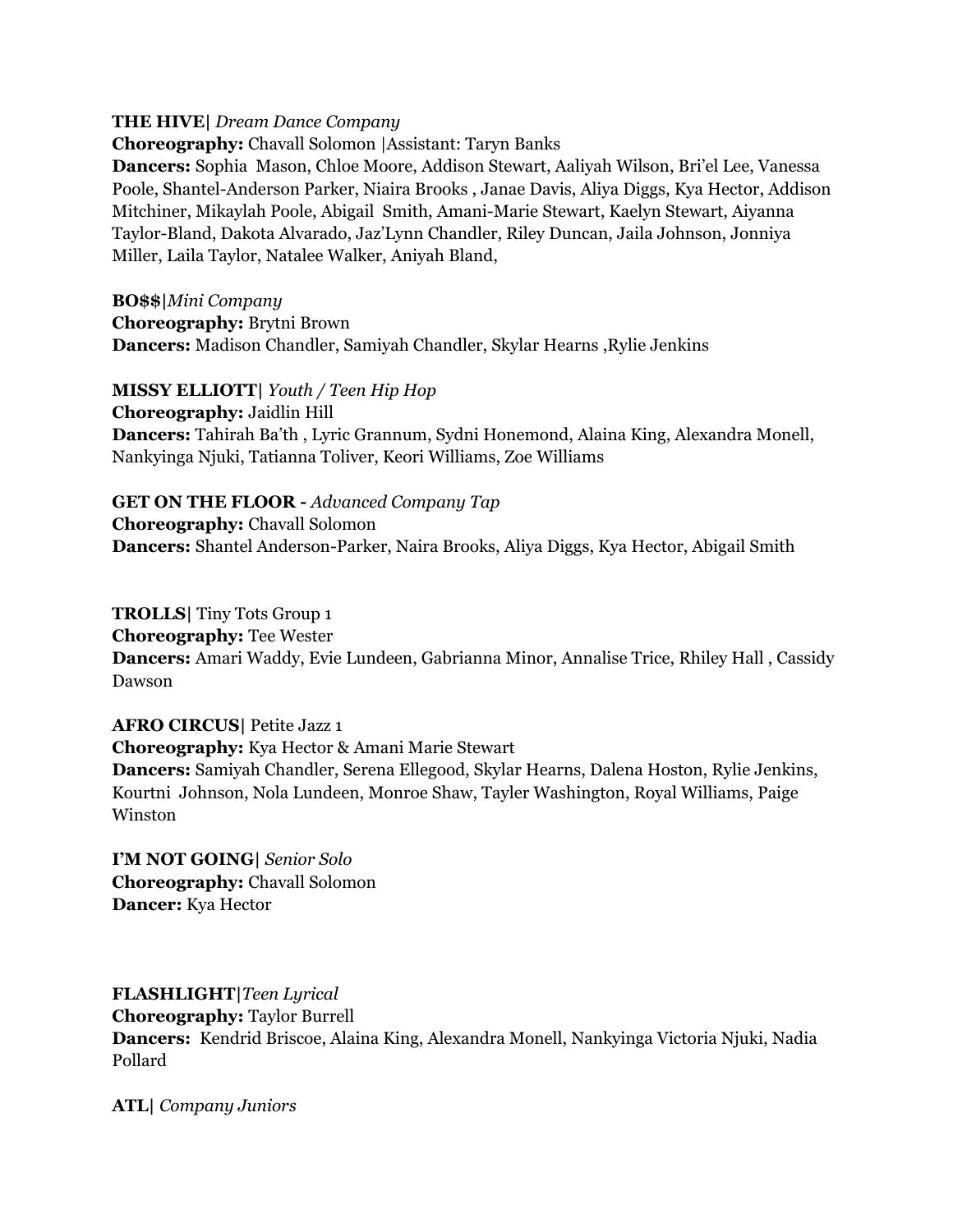#### **Choreography:** Chavall Solomon

**Dancers:** Sophia Mason, Chloe Moore, Addison Stewart, Aaliyah Wilson, Aniyah Bland, Briel Lee, Vanessa Poole, Laila Taylor, Jaila Johnson, Riley Duncan, Natalee Walker , Dakota Alvarado, Jaz,Lynn Chandler, Jonniya Miller,

**SUNSHINE|** *Munchkin II Tap*

#### **Choreography:** Brytni Brown

**Dancers:** Cheyenne Bowman, Zaria Brown, Madison Chandler, Kennedy Culver, Daelynn Dow, Skylar Grooms, Imani Henry,Paityn Mason, Gabrielle Trice

**TRUST|** *Intermediate Company Tap*

**Choreography:** Chavall Solomon **Dancers:** Dakota Alvarado, Jaz'Lynn Chandler, Janae Davis, Riley Duncan, Jaila Johnson, Jonniya Miller, Addison Mitchiner, Amani-Marie Stewart, Laila Taylor, Natalee Walker

#### **WINGS|** *Petite Hip Hop*

Choreography: Shantel Anderson-Parker Dancers: Whitney Alston, Amelia Butler, Calieigh Haggins, Dalena Hoston, Mylani Konohia, Bella Laney, Nola Lundeen, Chioma Newton, Isabella Oghogho, Paige Winston

#### **BACK INTO TIME|** *Foxxy Mamas* **Choreography:** Chavall Solomon

**SLIDE SOME OIL|** *Junior Company*

**Choreography:** Taryn Banks **Dancers:** Aniyah Bland, Bri'el Lee , Sophia Mason, Chloe Moore, Vanessa Poole, Addison Stewart, Aaliyah Wilson

**SPARROW |***Teen, Senior, Elite Company* **Choreography:** Chavall Solomon **Dancersc :** Shantel Anderson -Parker, Niaira Brooks, Janae Davis, Aliya Diggs, Kya Hector, Addison Mitchiner, Mikaylah Poole, Abigail Smith, Amani-Marie Stewart, Aiyanna Taylor Bland

### Acknowledgements

GOD Five678 Parents and Guardians Staff and Volunteers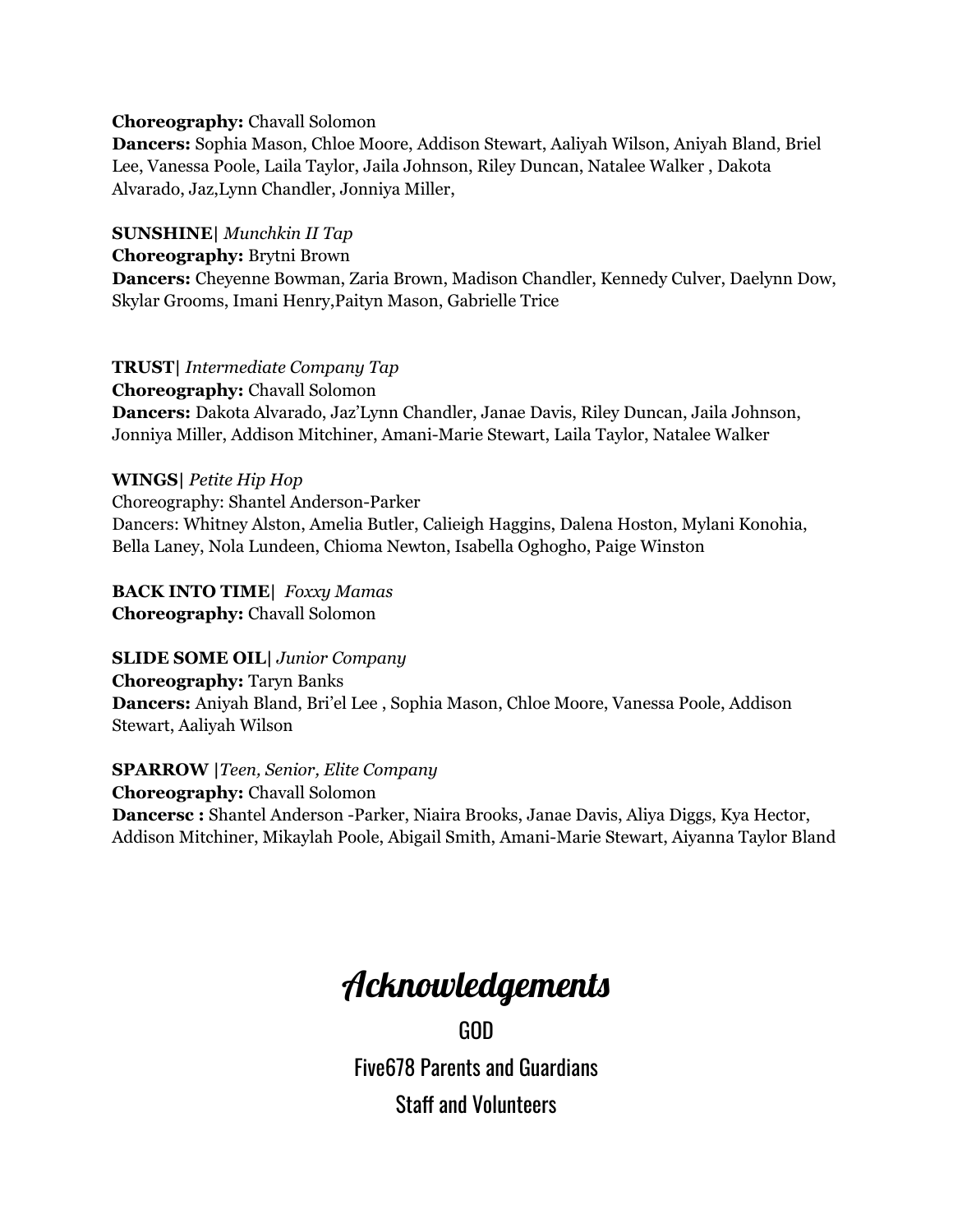Clinton Baptist Church Invision Media Goldie Brown Media Group Crossland High School Auditorium Staff Leandra Thomas - emcee Desmond Solomon- music

## Congratulations to all of our graduates !



### Cheers to our Graduating Seniors